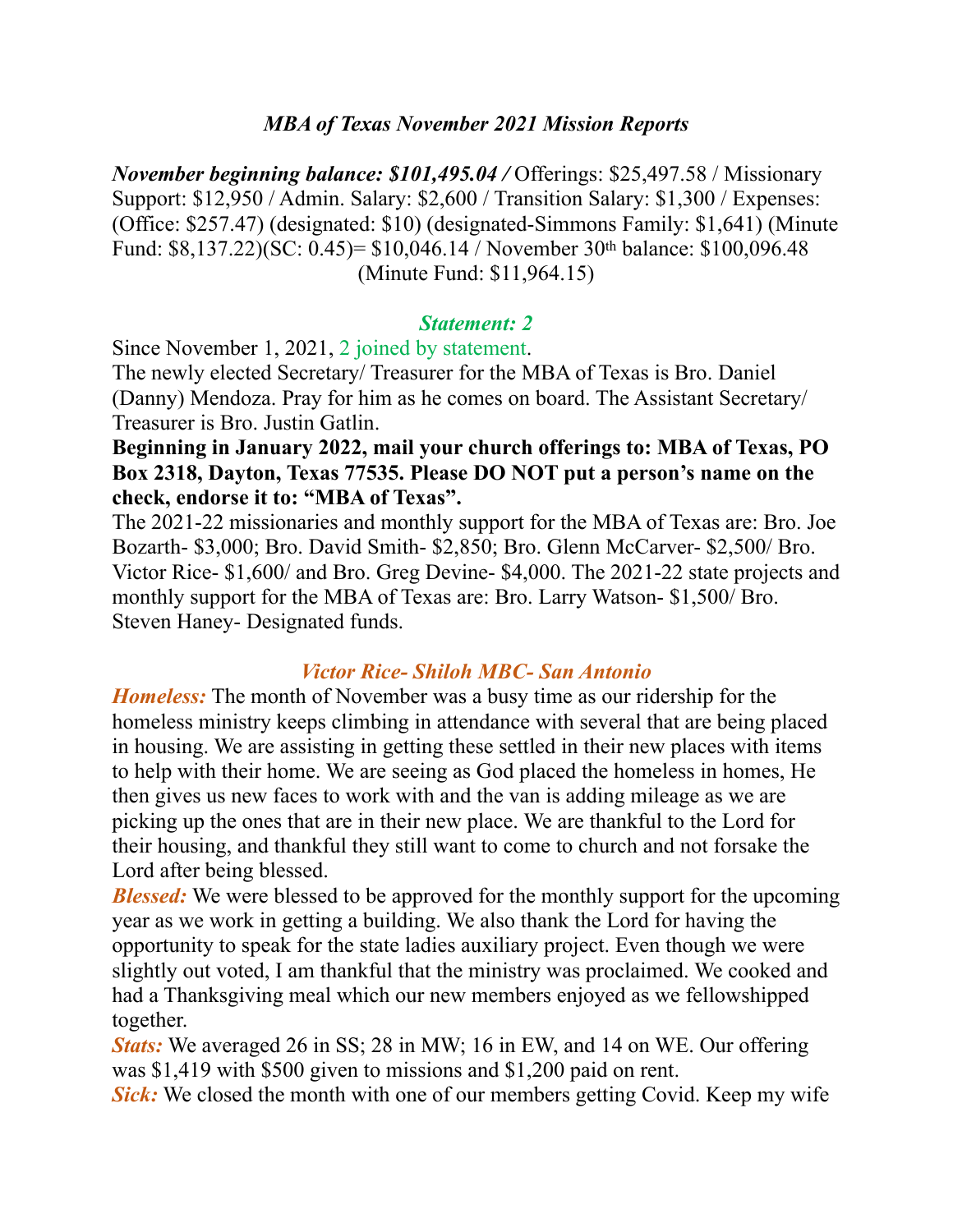Ramona in prayer as she has been very ill for the last week and awaiting results for Covid also. We need prayers as our offerings have gone very low due to job losses and cut in pay for some. The Lord will provide.

## *Glenn McCarver- Borderland MBC- El Paso*

*State:* We enjoyed the fellowship (and great preaching) at the state meeting. Thank you to Walnut Street MBC for hosting the meeting. Also, thank you to the MBA of Texas for supporting the work here in El Paso this past year and for voting to continue the support for the coming year! Thank you to Bro. Gilbert for his tireless efforts as Secretary-Treasurer of the MBA of Texas, and welcome to Bro. Mendoza as the newly elected Treasurer.

*Brothers:* This month we were blessed to have Bro. and Sis Veazey in our services. Bro Veazey presented the work that God has placed on his heart, and brought a wonderful (and timely) message. Please keep them in your prayers as they begin to work in our neighbor city of Las Cruces, NM. It is a blessing to know that instead of hundreds of miles away, we will have someone working that is only about 40-50 miles away! We as a congregation have been praying that God would send someone to the city of Las Cruces, and He has answered that prayer! *Stats:* We averaged 10 in MW; 7 on WE, with 2 visitors. We gave \$350 to missions.

*Shade Tree:* When we moved to El Paso, we begin what we call "Shade Tree Ministries", which is our outreach to the homeless of our city. It is time for our Fourth annual Christmas outreach. This year, like last, we would love to be able to not only help those here in El Paso, but also the less fortunate in our sister city, Juarez (Mexico). We will begin in El Paso with the homeless and then continue on to Juarez. It is our desire to share with as many as possible. If you would like to help us, you may send an offering and we can certainly buy the items here to distribute them. Simply note on the check that your offering is for this outreach. In addition to things of-need, we also include candy and gospel tracts. Thank you so much for being a part of Borderland's Shade Tree Ministries fourth annual Christmas outreach.

## *Steven Haney-Texas Tech MBSF Director- Lubbock*

*New Student:* November was busy but not so much with the MBSF. Due to the Annual MBA of Texas meeting and then Thanksgiving we were only able to have 2 Bible study meetings but God still blessed! At our last November meeting we had another new student join us and had a lot of questions which was great. This semester we have been looking at other Christian denominations and their beliefs and are now onto why we as Baptists believe what we believe. We will be losing one of our students this semester due to graduating TTU this December. Hadley is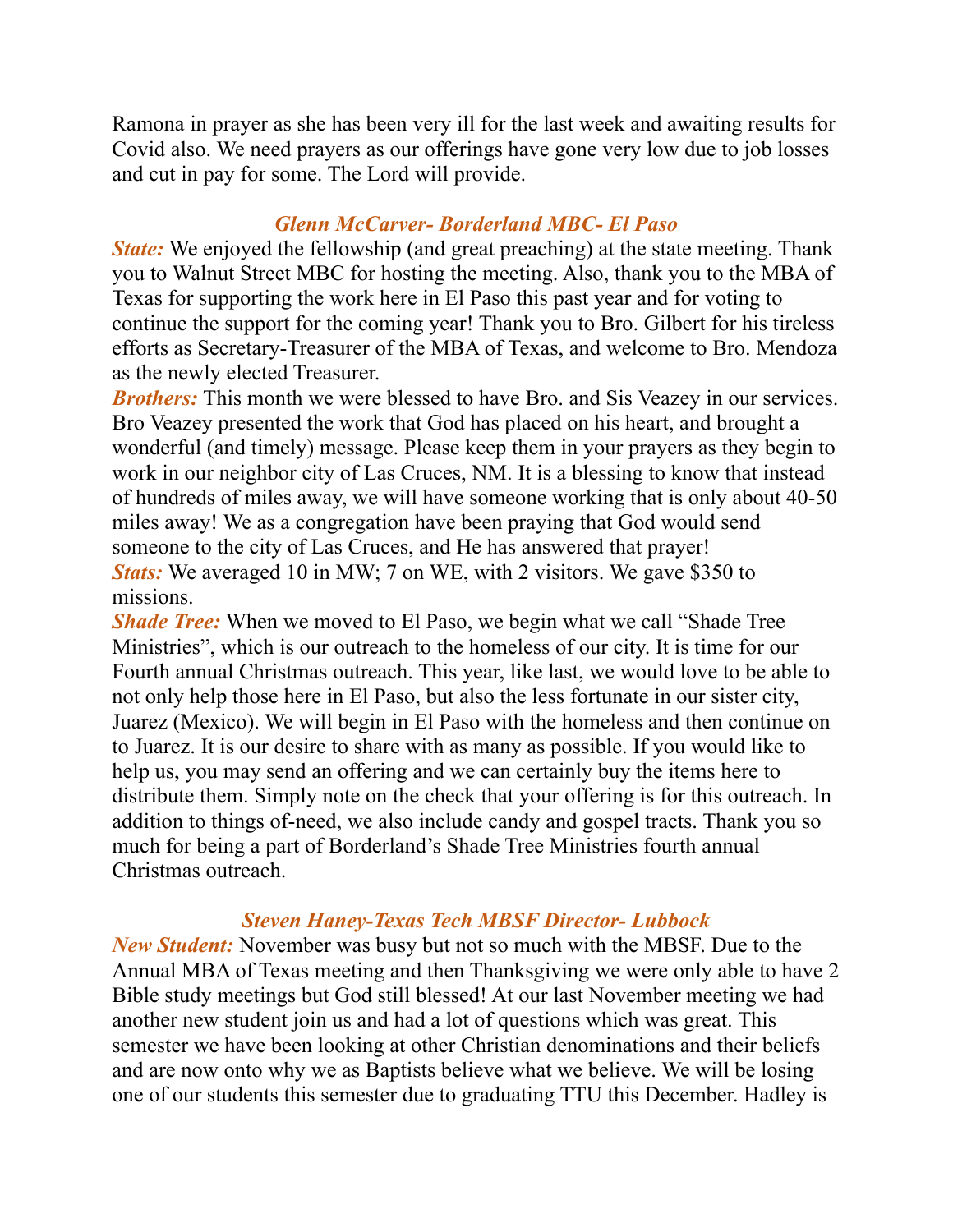a student from Nigeria that has been with us for the past 2 years and we will celebrate his graduating with him but will miss him as well. Please be in prayer for Hadley as he moves on from TTU to whatever God has for him next in his life. We had another blessing as well having been selected by the Ladies Auxiliary of the MBA of Texas as their mission point for this next year for our building fund! *Goal:* We are currently at \$3,500/ month of our \$4,500/ month goal and hope to make it to at least \$4,000/ month within the next year so we can afford the monthly payments and upkeep on the MBSF house we hope to purchase within the next year or two if God allows! Thank you all for your support and prayers; please continue to pray for this ministry and the students of Texas Tech University! May God richly bless you all!

#### *Larry Watson- Landmark MBC- Rockdale*

*Streaming:* We have much to be thankful for this November! I was able to attend the state meeting, and meet some of you all. Our church is grateful for the continued support from the MBA. We did have some low attendance days, people have been out sick or traveling for the holidays. Due to that, we finally made the decision to stream our Sunday Morning service to our Facebook private group. Once we get the hang of it, and work out all the details, we may move over to our public page. At this time though, we do share the group to let people know they're welcome to join and listen. We're open for suggestions if there is anything that works well for those of you currently streaming.

*Stats:* We averaged 13 in SS; 13 in MW; 9 in EW; and 6 for WE. Our offering was \$1,982 with \$200 given to missions.

*Friendships:* We also had a nice visit with our former pastor Bro. David Gonnella, and his wife Judith. It was a sweet time of fellowship, and we were blessed with a message he brought for our afternoon service.

*Fellowship:* We have a couple of fellowship activities planned for December and we're hoping that we're able to reach those outside of the church as well. Please remember us in prayer, as always we are praying for you all.

## *Daniel Tijerina- A New Beginning BC- Mission*

*Blessings:* The month of November was filled with blessings. We had the opportunity to gather and learn about giving thanks to God for everything especially for His One and Only Son.

I was blessed to travel to this year's MBA Annual meeting to thank the churches for their prayers and support. We held our Thanksgiving meal at our home. *Missions:* We are working closely with some missionaries in Mexico and praying and seeking direction as to how we can be a blessing to them.

Some of our members have been taking piano classes with other church members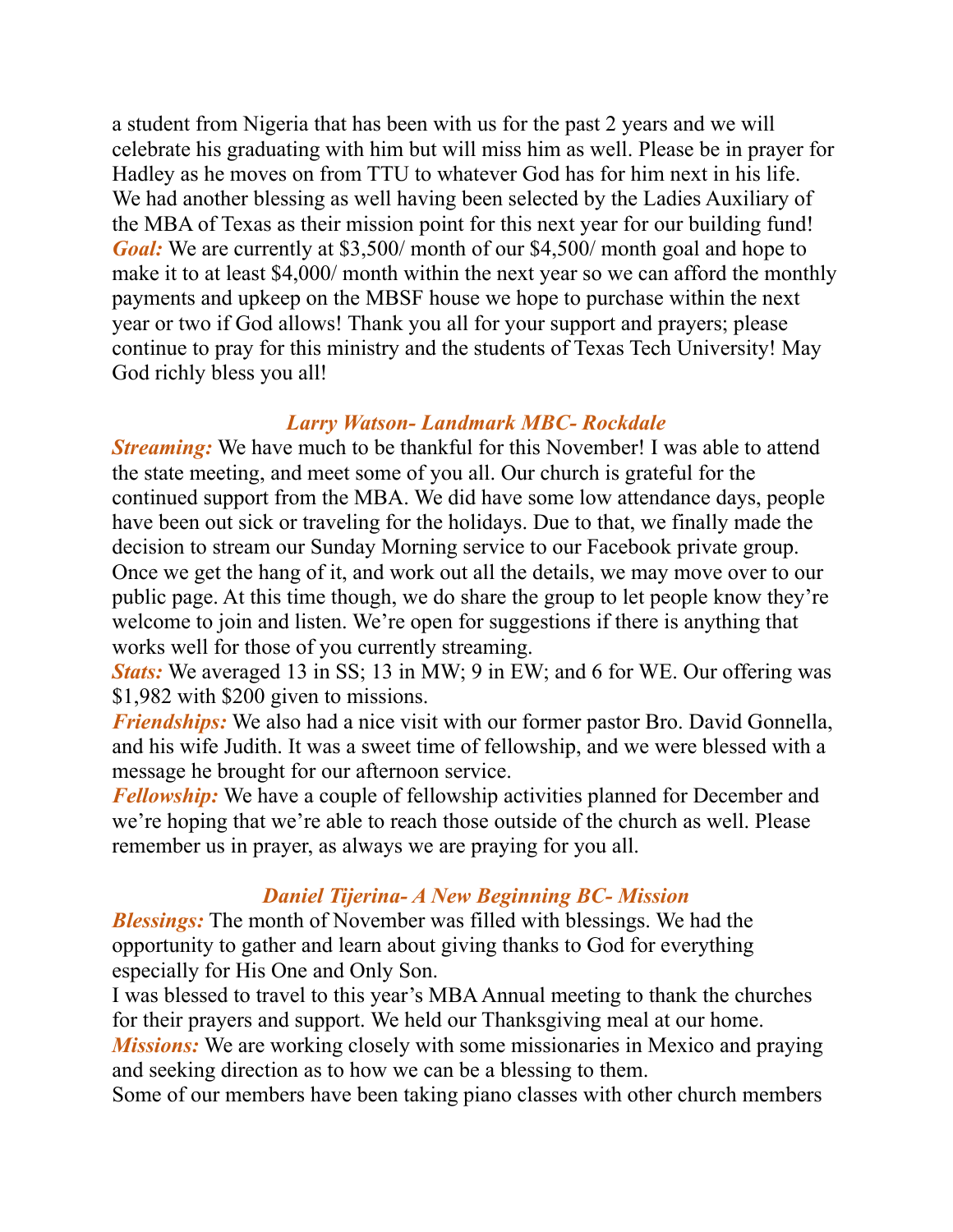at Gethsemane. The classes have been a blessing.

*Stats:* Our average attendance was 8. The weather and distance that some of the members need to travel have kept us from gathering.

We thank the Lord for His provision and grace. Thank you to all of the churches of the MBA and to our sponsoring church-Unity MBC of Longview.

## *Joe Bozarth- Fellowship BC- Conroe*

*Ladies:* November was a great month for us. Attendance was up and there were quite a few activities. The Ladies Auxiliary had a special evening meeting one Monday night and enjoyed fellowship among each other.

*Stats:* Our average attendance was 21 in SS; 24 in MW; 13 in EW; and 12 on WE. Our offering was \$5,162 with \$549 given to missions and \$3,002 paid on the loan. *Thanks:* Our Thanksgiving dinner was held on November 21<sup>st</sup>. There was a short skit, special music and lots of good food. The Youth Group called Russia one Sunday morning this month and spoke to Holly Naimushina for nearly an hour. They learned about the mission work in Russia and are excited to communicate with the team in the future.

# *David Smith- Lifeline BC- Mansfield*

*Jase Fuller:* Jase is our student and outreach Minister. He comes from Amarillo and is a student at Texas Baptist Institute. He came with a TBI team back in September to help us do some outreach. He has a soul-winner's heart and loves to teach and work with young people. We look forward to what God will do with this young man.

*Joined:* We rejoice that Bro. Terry Edwards and his wife Connie have joined with us. They have closed their church in Crowley and merged with Lifeline. Bro. Terry has been a member at Sublett Road BC for many years dating back to the time of Harmon Hunt.

*Stats:* Our high attendance was 32! We averaged 18 in MW and 12 in small groups. We had 2 to join by statement. We gave \$370 to missions and paid \$725 on rent.

*5 Acres:* Bro. Terry's church, Crossroads BC, has closed its doors and decided to merge with our church. They have five beautiful acres of land which will be liquidated in order to purchase property and build a building in the Mansfield area. We praise God for His amazing Blessings!

# *Greg Devine- Rosharon Church Plant*

*288:* Thank you very much for your interest in and prayers for the Rosharon Church Plant! We are excited about all the things that God has done, and so glad that you will be a part of our journey. We have hit the ground running since Unity